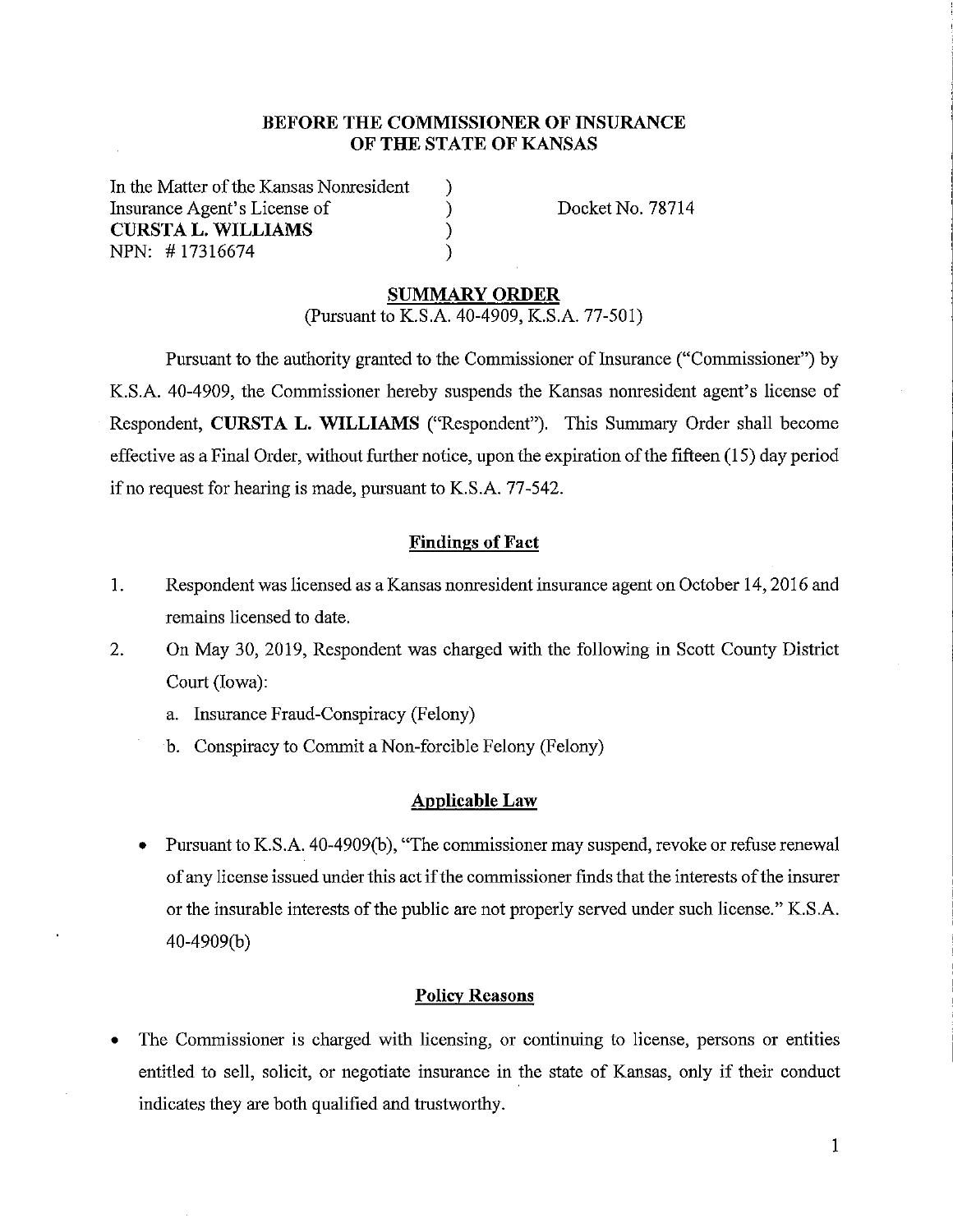• Suspension of Respondent's license while the criminal matter is proceeding is appropriate to promote the security and integrity of the insurance business and protect insurance consumers until the outstanding criminal issues are resolved.

#### **Conclusions of Law**

- 1. The Commissioner has jurisdiction over **CURSTA L. WILLIAMS** as well as the subject matter of this proceeding, and such proceeding is held in the public interest.
- 2. The Commissioner finds, pursuant to K.S.A. 40-4909(b), that the interests of the public are not properly served under Respondent's license until resolution of her criminal case.
- 3. The Commissioner finds that Respondent's Kansas license may be temporarily suspended because **CURST A L. WILLIAMS** has been charged with felonies involving the business of insurance in the state of Iowa.
- 4. Accordingly, the Commissioner concludes that sufficient grounds exist for the suspension of the insurance agent's license of **CURSTA L. WILLIAMS,** pursuant to K.S.A. 40- 4909(b).

# **IT IS THEREFORE ORDERED BY THE COMMISSIONER OF INSURANCE THAT:**

- I. The Kansas Nonresident Insurance Agent's License of **CURSTA L. WILLIAMS** is hereby **SUSPENDED** the effective date of this Order until resolution of her criminal case in the state of Iowa.
- 2. **IT IS FURTHER ORDERED** that **CURSTA L. WILLIAMS** shall **CEASE** and **DESIST** from the sale, solicitation or negotiation of insurance and/or receiving compensation deriving from the sale, solicitation or negotiation of insurance conducted after the effective date of this Order.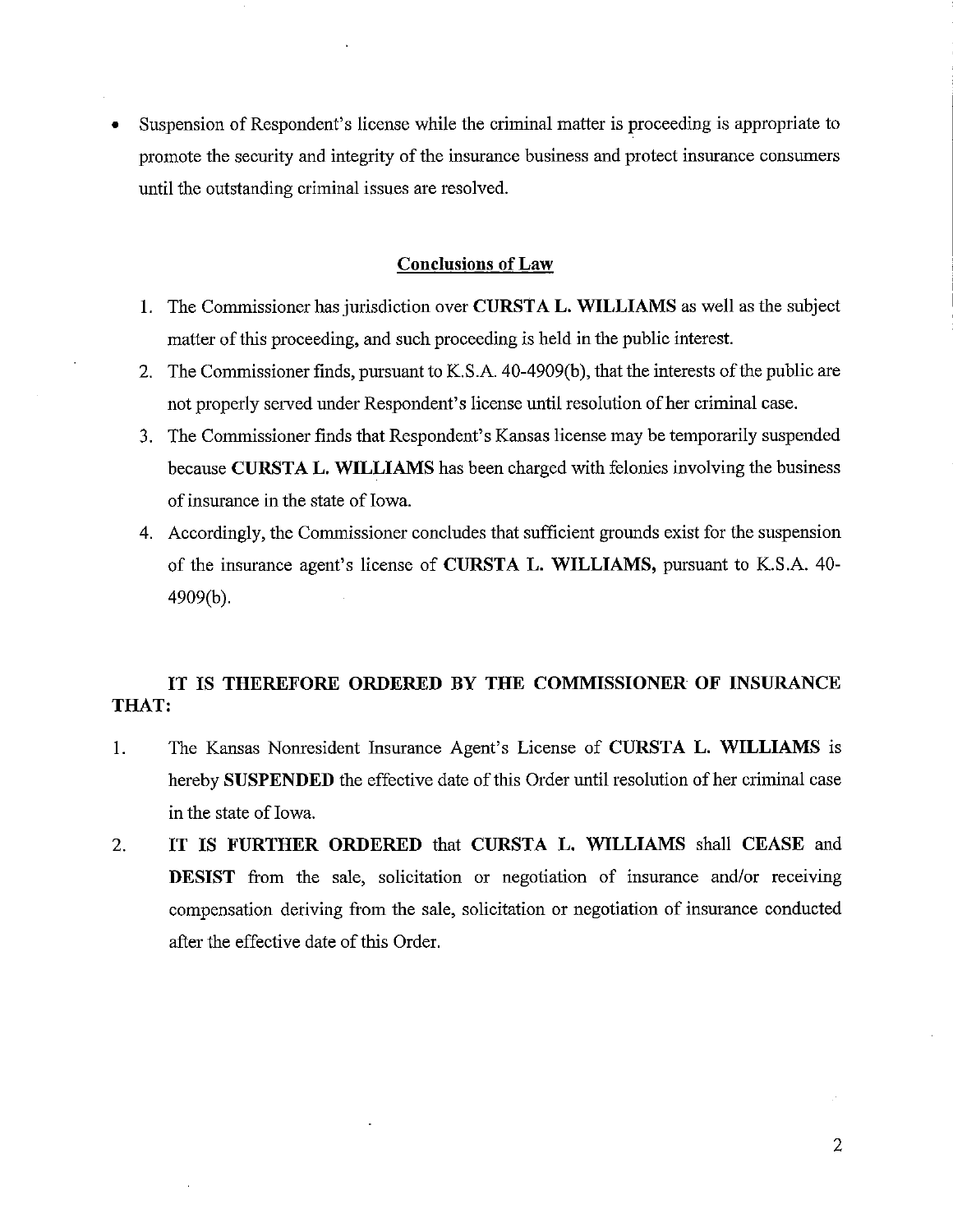# **IT IS SO ORDERED THIS**  $\frac{5^{n}}{n}$  DAY OF  $\frac{J_{\mu\mu}}{n}$ , 2018, IN THE CITY **OF TOPEKA, COUNTY OF SHAWNEE, STATE OF KANSAS.**



Vicki Schmidt Commissioner of Insurance

BY:

n L. McFarland General Counsel

# **NOTICE AND OPPORTUNITY FOR HEARING**

**CURSTA L. WILLIAMS,** within fifteen (15) days of service of this Sununary Order, may file with the Kansas Insurance Department a written request for hearing on this Summary Order, as provided by K.S.A. 77-542. In the event a hearing is requested, such request should be directed to:

> Justin L. McFarland, General Counsel Kansas Insurance Department 420 S.W.  $9<sup>th</sup>$  Street Topeka, Kansas 66612

Any costs incurred as a result of conducting any administrative hearing shall be assessed against the agent/agency who is the subject of the hearing as provided by K.S.A.  $40-4909(f)$ . Costs shall include witness fees, mileage allowances, any costs associated with reproduction of documents which become part of the hearing record, and the expense of making a record of the hearing.

If a hearing is not requested, this Summary Order shall become effective as a Final Order, without further notice, upon the expiration of the fifteen (15) day period for requesting a hearing. The Final Order will constitute final agency action in the matter.